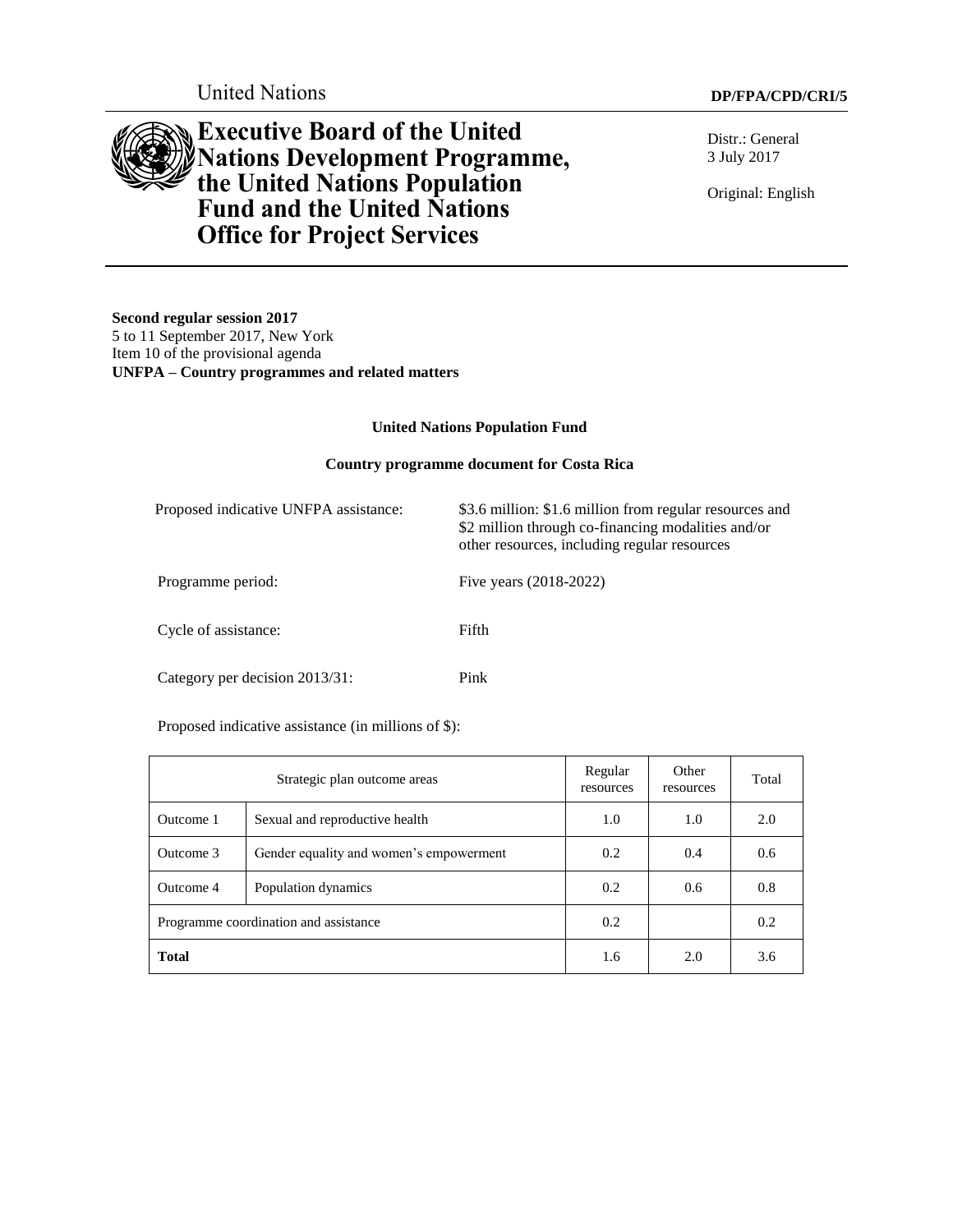# **I. Programme rationale**

1. Costa Rica, with a total population of 4.8 million, is facing the exhaustion of the demographic dividend and a process of accelerated aging it is the third most aged country in Latin America and 28th in the world-ageing index. People under age 15 represent 23 per cent of the population; adolescents and youth aged 15-24 represent 17.5 per cent. White or mestizo people constitute 83.6 per cent, while 10.4 per cent identify themselves as another ethnic group. Around 10.5 per cent are people with disabilities. Costa Rica is a major country of destination of intra-regional migrants (mainly from Nicaragua, El Salvador, Colombia, Haiti, Venezuela and Cuba), who represent 9.6 per cent of the population and 12 per cent of the economically active population.

2. Costa Rica, an upper middle-income country, ranks in the high human development index. Over the last decades, it has undergone economic and social modernization, with remarkable advancements in terms of the well-being of the population. However, inequality has been rising, with the Gini index increasing from 0.485 in 2008 to 0.52 in 2016. Income poverty has stagnated at around 20 per cent since 1994; unemployment has risen, to over 10 per cent in 2015. Poverty and unemployment disproportionately affect women, particularly women who are young, indigenous, migrants, Afro-descendants, inhabitants of coastal and border areas, or with disabilities. These populations and inhabitants of the areas mentioned often do not have access to services, including high-quality sexual and reproductive health services adapted to their needs. However, there is still insufficient qualitative and quantitative information about these populations.

3. Women tend to perform the bulk of unpaid dependent care and household work for an increasingly ageing population, which prevents them from seeking formal employment in the labour market. The net rate of female labour participation is only at 43.6 per cent. To tackle the aging process and advance gender equality, Costa Rica must invest in women, eliminating the gender-gap and allowing them to enter the labour market under better conditions. UNFPA plans to contribute to achieving sustainable development in Costa Rica, by supporting efforts to reconcile the productive and reproductive roles of women and the different manifestations of gender inequality, such as unequal access to sexual and reproductive health and reproductive rights, adolescent pregnancy and gender-based violence, including abusive and unequal relationships affecting girls and adolescents.

4. In 2016 Costa Rica signed the National Pact for the Sustainable Development Goals (SDGs) with civil society organizations, the private sector and other stakeholders, including the United Nations, committing to reach out to the furthest left behind in development and prosperity. In line with the national priorities identified in the National Pact and the UNDAF 2018-2022, UNFPA will contribute to the achievement of the SDGs, particularly SDGs 3.7, 5.2, 5.3, 5.6, 17.18 and 17.19.

5. Although the country has ratified several international human rights instruments, their incorporation in national legislation and programmes is often limited. Costa Rica has made progress in enacting policies, regulations and guidelines related to sexual and reproductive health, such as the National Policy on Sexuality, 2010-2021. However, these instruments are fragmented or lack proper implementation. Despite wide access to sexual and reproductive health services, these are lacking in quality and cultural sensitivity. With a limited supply and an outdated Family Planning Standard, unmet need for contraceptive methods is 17 per cent.

6. Adolescent pregnancy is still high, despite significant reduction in the last five years. The adolescent fertility rate is 56 per 1,000 women aged 15-19 and is even higher in rural, border, and coastal areas (65 per 1,000). Indigenous adolescents report 10 per cent more pregnancies than non-indigenous and adolescent migrants also report 10 per cent more pregnancies than Costa Rican women. Around 69.1 per cent of adolescent mothers do not attend school and 79 per cent lag behind, compared to 17.8 per cent and 30 per cent respectively among non-mothers. As a result, their entry into the labour market will be under less favourable conditions than that of those who complete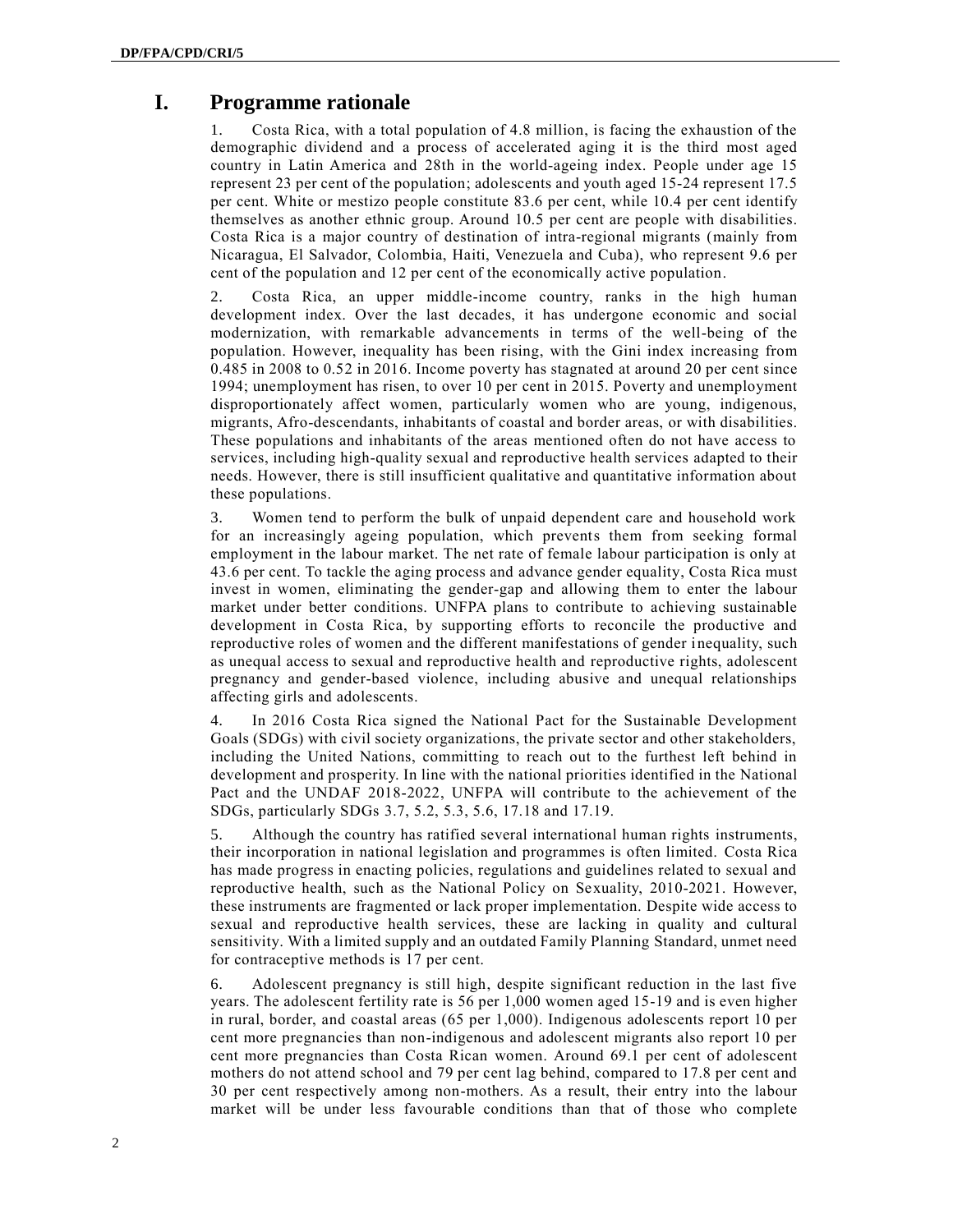secondary education. Furthermore, uneven comprehensive sexuality education is taught in schools and is limited to adolescents aged 13-15.

7. A culture persists that tolerates and perpetuates gender-based violence, affecting mainly girls and adolescents. By 2014, 11.3 per cent of the judicial complaints filed in the country were related to violence against women. Sixty per cent of women who had sex before age 15 did so with a partner five to ten years older, making them vulnerable to abuse and violence. Around 6 per cent of girls aged below 15 report being in union or married, a percentage that increases to 23 per cent for those under 18 years old, with a higher incidence in coastal provinces (Guanacaste, Puntarenas and Limón).

8. Costa Rica has a solid information system, along with an institutionalized National Census (latest one was conducted in 2011). However, there are gaps in knowledge and data on aging, gender-based violence, sexual and reproductive rights, particularly of the most vulnerable groups, such as young girls and adolescents, people with disabilities, afro-descendants, indigenous people, and migrants, among others. Furthermore, the use of available information and data for the design of public policies and programmes needs to be strengthened.

9. Costa Rica is vulnerable to natural disasters, particularly hurricanes, floods and earthquakes. Disaster-preparedness measures, including gathering data for risk management and implementing age and gender-sensitive protocols that address the needs of vulnerable populations are needed.

10. The final evaluation of the country programme 2013-2017 highlighted UNFPA substantial contributions to the development of relevant public policies and programmes, including the Law 9406 banning child marriage, outlawing abusive and unequal relationships in girls and adolescents, as well as to the increased availability of statistics data on sexual and reproductive health. Lessons learned and recommendations from this evaluation indicate that: (a) multi-sectoral partnerships at the highest political level strategically support positioning of ICPD issues in the national agenda; (b) work in partnership with civil society organizations, particularly in areas where State structures are weak, produces positive results; (c) strategies for localizing actions allow to reach those furthest behind; (c) the office work model requires optimizing available resources for greater efficiency and exploiting synergies with other United Nations organizations and institutions to achieve impact with reduced human resources.

## **II. Programme priorities and partnerships**

11. The proposed country programme for the 2018-2022 period responds to the national priorities established in the 2014-2018 National Development Plan; the 2030 Agenda; the United Nations Development Assistance Framework (UNDAF) 2018-2022 for Costa Rica; and the Montevideo Consensus for Population and Development.

12. The proposed programme will contribute to advance gender equality and reduce gender gaps, by empowering women and young girls, especially those in vulnerable situations, to claim their sexual and reproductive rights and promoting their access to sexual and reproductive health services, in order to prevent adolescent pregnancy and address gender-based violence. Advocacy, policy dialogue/advice and coordination and partnerships, including South-South and triangular cooperation will be the main modes of engagement in line with the country classification.

13. UNFPA advocacy actions will particularly promote policies that provide women and adolescent girls with the knowledge and skills to make informed choices about their sexual and reproductive health, including through access to comprehensive sexuality education, and policies that provide an enabling environment for shared responsibility among Costa Rican women and men of childbearing and elder care in the context of an ageing society. The generation of evidence will also orient and support policy dialogue and advocacy efforts. UNFPA will contribute to fostering south-south and triangular cooperation, in key areas of Costa Rican expertise (such as gender equality, protection of gender based-violence victims, and maternal mortality surveillance and response).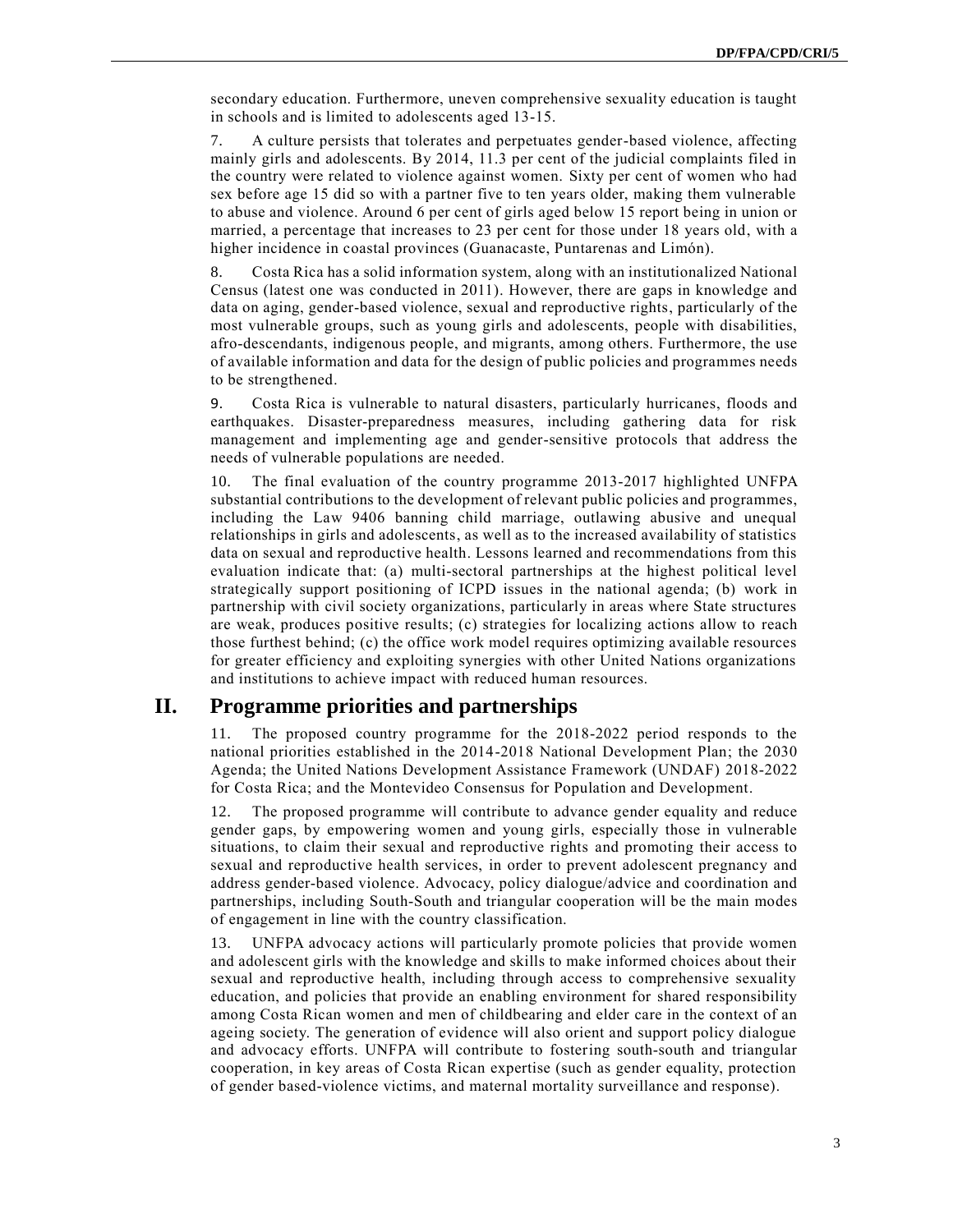14. The needs of adolescents and young people will be mainstreamed in the programme, ensuring that: (a) sexual and reproductive health services supported under outcome 1 are specifically targeted towards adolescents and young people; (b) actions to promote the empowerment of women and address gender-based violence under outcome 3 include specific strategies for adolescents and young people, including for abusive and violent relationships; (c) the generation and use of evidence under outcome 4 will include the identification of gaps in access to sexual and reproductive rights of adolescents and young people.

15. The proposed programme will leverage strategic partnerships, in line with the programme objectives. Governmental authorities will be UNFPA main counterparts. Partnerships with civil society organizations will play a greater role in this cooperation cycle, supporting efforts to empower women to claim their sexual and reproductive rights.

16. A possible redefinition of the country's priorities following the presidential elections, scheduled for 2018 and the need to garner consensus for the implementation of internationally-agreed objectives in sexual and reproductive health and reproductive rights, may pose risks to the achievement of programme objectives, for which relevant risk mitigation strategies may need to be put in place.

#### **A. Outcome 1: Integrated sexual and reproductive health**

17. Output 1: Strengthened national capacities for the design and implementation of evidence-based policies, plans and programmes to achieve universal access to highquality sexual and reproductive health information and services, prioritizing adolescent girls, indigenous, Afro-descendants and migrant women and women living in border and coastal areas. UNFPA will engage in advocacy and policy dialogue to: (a) ensure that national policies, plans and programmes on sexual and reproductive health are updated, based on the latest evidence and in line with international human rights standards, with a special focus on adolescents and young people, indigenous, Afro-descendants and migrant women and women living in border and coastal areas; (b) expand and improve the implementation of the comprehensive sexuality education programme, from a women's empowerment and gender-based violence prevention approach; and (c) promote inclusion of sexual and reproductive health emergency preparedness and response in local emergency committee's plans.

#### **B. Outcome 3: Gender equality and women's empowerment**

18. Output 1: Strengthened policy, legal and accountability frameworks to advance gender equality and empower women in situation of vulnerability to exercise their sexual and reproductive rights through their life course and be protected from gender-based violence. UNFPA will engage in advocacy and policy dialogue to: (a) promote the development and implementation of policies, programmes and strategies aimed at the empowerment of women and young girls, particularly adolescents at risk of early unions, adolescent pregnancy and gender-based violence; (b) strengthen the advocacy and social monitoring capacities of civil society organizations to follow-up on compliance of national legislation with the recommendations of international human rights instruments, particularly those related to sexual and reproductive rights and the prevention of gender-based violence; and (c) provide technical assistance to the National Commission for Prevention of Risk and Emergency Care for the incorporation of genderbased violence prevention and sexual and reproductive health into disaster risk management and humanitarian response programmes.

### **C. Outcome 4: Population data systems and demographic intelligence**

19. Output 1: Strengthened capacity of population data systems to map and address inequalities, through the generation, analysis, and use of high-quality disaggregated data, to guide evidence-based policies and report progress against the SDGs and the Montevideo Consensus. UNFPA will utilize advocacy and policy dialogue, technical assistance and knowledge management strategies in order to: (a) strengthen generation of data from administrative records, particularly in relation to sexual and reproductive health and reproductive rights issues, adolescent pregnancy and gender-based violence,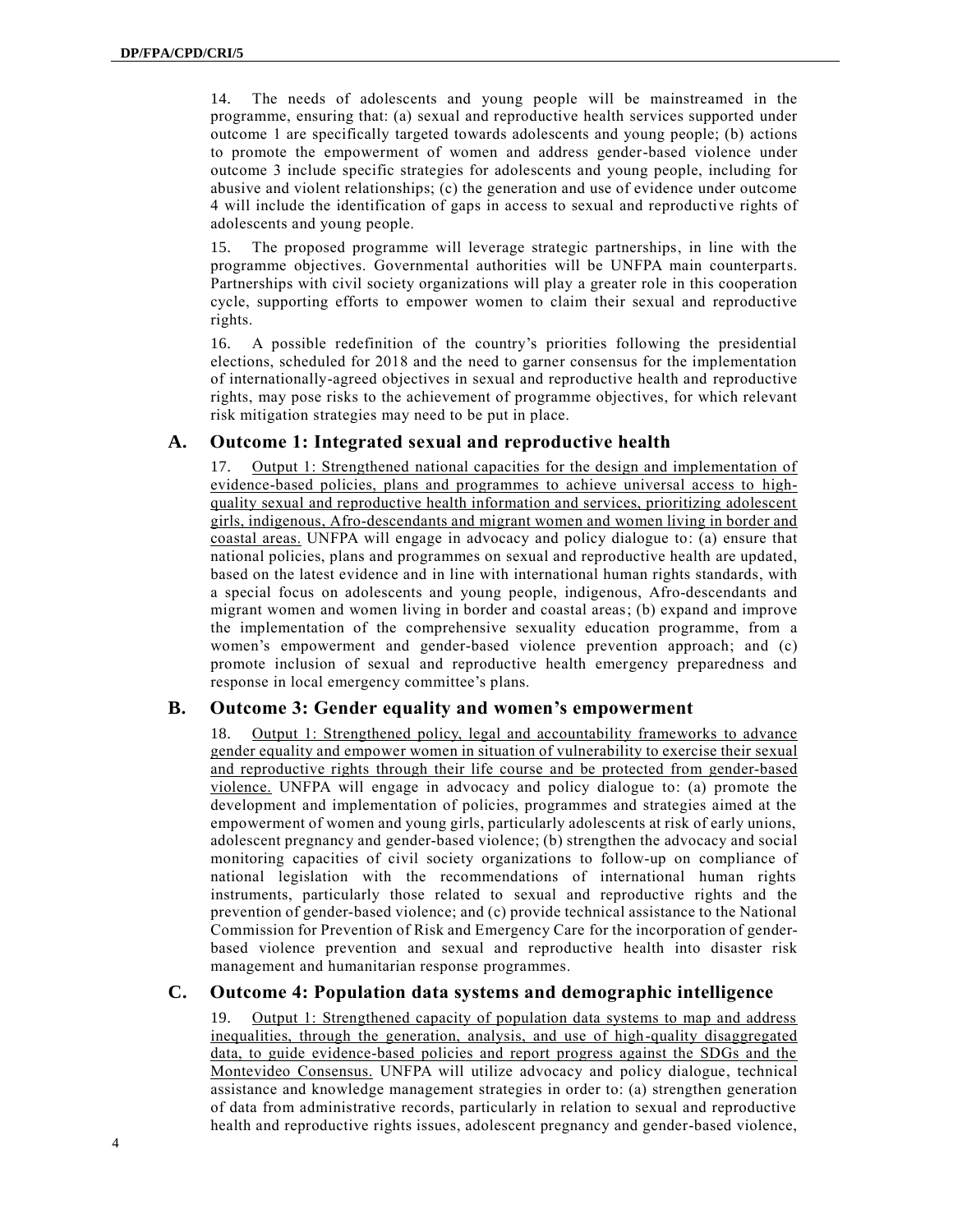including in humanitarian settings; (b) engage in advocacy and policy dialogue to strengthen the use of evidence on the linkages between the gender dividend, population dynamics and sustainable development, to guide public policies and programmes that seek to advance gender equality and address the gaps that limit the exercise of women's sexual and reproductive rights during their life course.

## **III. Programme and risk management**

20. This country programme document outlines UNFPA contributions to national results, and serves as the primary unit of accountability to the Executive Board for results alignment and resources assigned to the programme at the country level. Accountabilities of managers at the country, regional and headquarters levels with respect to country programmes are prescribed in the UNFPA programme and operations policies and procedures, and the internal control framework.

21. Considering the upper-middle-income country context, UNFPA will leverage resource mobilization opportunities existing in Costa Rica: public government funds; joint interagency programmes and mechanisms; international donors and multilateral organizations; and the private sector.

22. Management and delivery of programme activities and funds to achieve specified results can be implemented by partners, United Nations organizations or UNFPA. The country office will ensure that an appropriate risk analysis is carried out in accordance with the harmonized approach to cash transfers. UNFPA will coordinate actions with other United Nations organizations, particularly in the areas of contraceptive supplies (PAHO/WHO), comprehensive sexuality education (UNESCO), early marriage and unions (UNICEF), production and use of data and emergency preparedness (UNDP).

23. The office consists of staff financed from the institutional budget, performing advocacy, management and development activities, and personnel charged to programme resources consisting of specialized staff to fulfil the programme objectives. If additional support is required, it will be sought from the cluster integrated by Nicaragua, Panama and LACRO, from other country offices, or individual consultants. In emergency situations, after consultation with the country, UNFPA may reschedule activities to respond better to emerging problems, especially life -saving measures.

24. Compliance with these results may be threatened by potential programmatic risks, such as ceiling reduction, or limitations to sign and implement cost-sharing mechanisms. To mitigate these potential risks, UNFPA will seek innovative mechanisms, such as small contributions agreements with the Government, at national and local levels; the development of multi-country proposals with the Costa Rica, Nicaragua and Panama cluster and with the participation of the regional office. Additionally, the country office will develop a group of proposals directed to forge non-traditional partnerships, including with the corporate and private sector and municipalities.

# **IV. Monitoring and evaluation**

25. UNFPA and the Government, through the Ministry of National Planning and Economic Policy, will manage and monitor the country programme, per UNFPA policies and procedures, using results-based management and accountability frameworks. UNFPA will integrate a reference group for programme monitoring and evaluation, composed of key government institutions and civil society. UNFPA will actively participate in UNDAF follow-up processes, including the final evaluation by 2021 and other inter-agency evaluation initiatives.

The activities of the proposed programme will be monitored through the follow-up of work plans, compliance with HACT and field visits, spot checks, and in coordination with the implementing partners. An advocacy strategy will be formulated for each year of the programme, which will be evaluated internally year by year.

A midterm evaluation will be conducted in order to assess the continued relevance of the country programme in relation to the priorities of the new Government. In accordance with UNFPA guidelines, a country programme project or activity, or a cofinancing agreement project, will be evaluated and audited accordingly.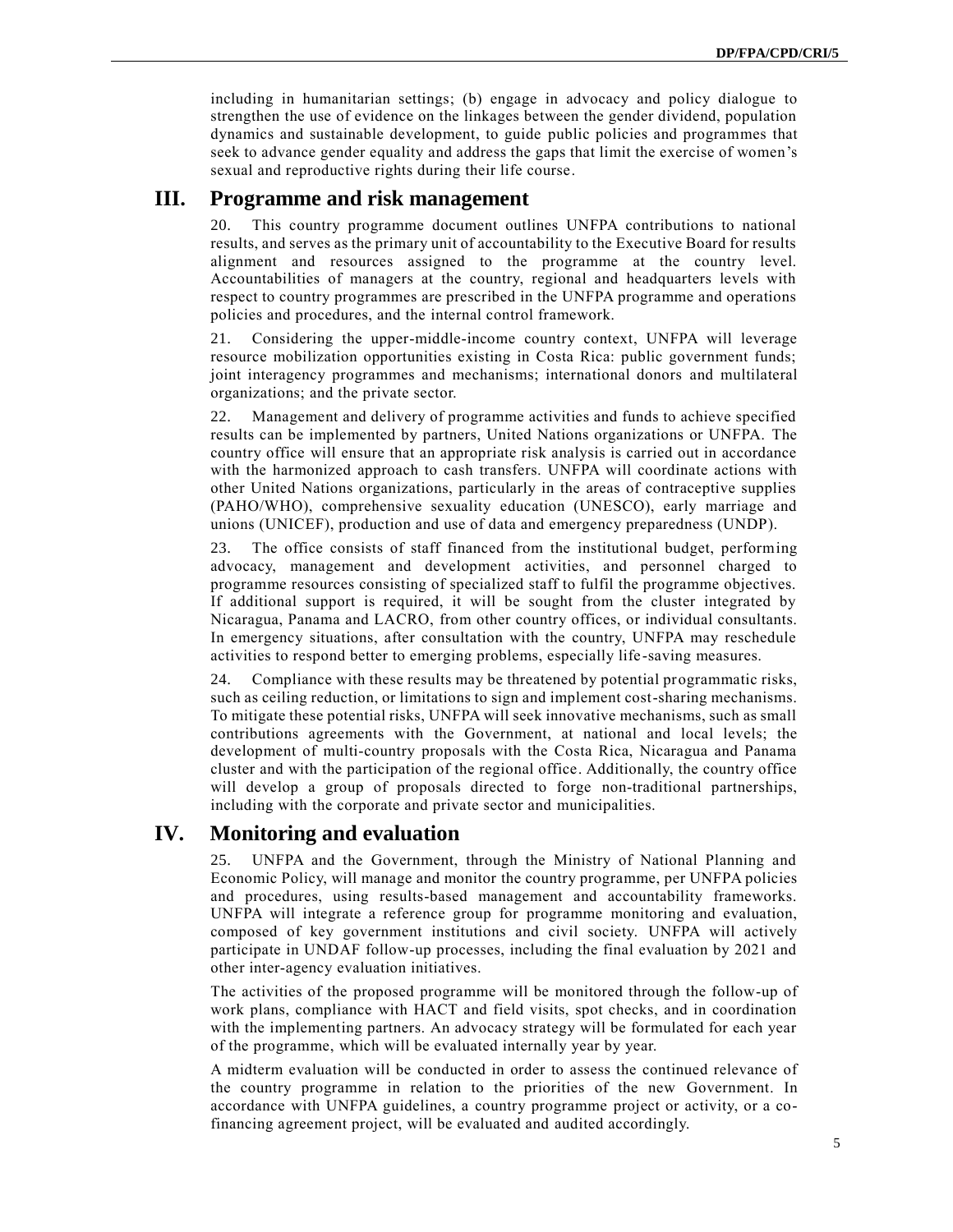## **RESULTS AND RESOURCES FRAMEWORK FOR COSTA RICA (2018-2022)**

| National priority: Promote national agreements to accelerate compliance with SDGs<br><b>UNDAF</b> outcome: Strengthened capacities for dialogue to accelerate compliance with SDGs<br>Indicator: Number of spaces of dialogue with the participation of multi-stakeholders. Baseline: 3; Target: 4                                                                                                                                                                    |                                                                                                                                                                                                                                                                                                                                                                                            |                                                                                                                                                                                                                                                                                                                                                                                                                                                                                                                                                                                                                             |                                                                                                                                                                                                                                                                                                                |                                                                                                                |
|-----------------------------------------------------------------------------------------------------------------------------------------------------------------------------------------------------------------------------------------------------------------------------------------------------------------------------------------------------------------------------------------------------------------------------------------------------------------------|--------------------------------------------------------------------------------------------------------------------------------------------------------------------------------------------------------------------------------------------------------------------------------------------------------------------------------------------------------------------------------------------|-----------------------------------------------------------------------------------------------------------------------------------------------------------------------------------------------------------------------------------------------------------------------------------------------------------------------------------------------------------------------------------------------------------------------------------------------------------------------------------------------------------------------------------------------------------------------------------------------------------------------------|----------------------------------------------------------------------------------------------------------------------------------------------------------------------------------------------------------------------------------------------------------------------------------------------------------------|----------------------------------------------------------------------------------------------------------------|
| <b>UNFPA</b> strategic plan outcome                                                                                                                                                                                                                                                                                                                                                                                                                                   | Country programme outputs                                                                                                                                                                                                                                                                                                                                                                  | Output indicators, baselines and targets                                                                                                                                                                                                                                                                                                                                                                                                                                                                                                                                                                                    | Partner<br>contributions                                                                                                                                                                                                                                                                                       | Indicative<br>resources                                                                                        |
| <b>Outcome 1: Sexual and</b><br>reproductive health<br>Outcome indicators:<br>• Unmet need for family planning<br>Baseline (age 15-49 years):<br>17%; Target: 7%<br>Baseline (age 15-19 years): 18%;<br>Target: 8%<br>• Laws and regulations that<br>guarantee women aged 15-49<br>years access to sexual and<br>reproductive health care,<br>information and education are in<br>place. Baseline: No; Target:<br>Yes                                                 | Output 1: Strengthened national<br>capacities for the design and<br>implementation of evidence-<br>based policies, plans and<br>programmes to achieve universal<br>access to quality sexual and<br>reproductive health information<br>and services, prioritizing<br>adolescent girls, indigenous,<br>Afro-descendants and migrant<br>women and women living in<br>border and coastal areas | • Number of policies, plans and programmes updated<br>in order to increase access to sexual and reproductive<br>health services for adolescent girls, indigenous,<br>Afro-descendants, migrant and those living in<br>border and coastal areas<br>Baseline: 3; Target: 7<br>• Existence of a comprehensive sexuality education<br>programme, aligned with international standards,<br>in formal settings<br>Baseline: No; Target: Yes<br>• Number of local emergency committees that<br>include sexual and reproductive health emergency<br>preparedness and response in their emergency<br>plans<br>Baseline: 1; Target: 7 | Ministry of Planning;<br>Costa Rican Social<br>Security Fund;<br>Ministry of Health;<br>Ministry of Public<br>Education; academia;<br>municipalities; civil<br>society organizations;<br><b>United Nations</b><br>organizations.                                                                               | \$2.0 million<br>$$1.0$ million<br>from regular<br>resources and<br>\$1.0 million<br>from other<br>resources). |
| Outcome 3: Gender equality and<br>women's empowerment<br>$Outcome indicator(s):$<br>• Proportion of women aged 15-<br>49 years who make their own<br>informed decisions regarding<br>sexual relations, contraceptive<br>use and reproductive health<br>care.<br>Baseline: NA; Target: 95                                                                                                                                                                              | Output 1: Strengthened policy,<br>legal and accountability<br>frameworks to advance gender<br>equality and empower women in<br>situation of vulnerability to<br>exercise their sexual and<br>reproductive rights through their<br>life course and be protected from<br>gender-based violence                                                                                               | Number of policies, plans and programmes, supported<br>$\bullet$<br>by UNFPA, aimed to empower women, particularly<br>those in situation of vulnerability, through their life<br>course<br>Baseline: 2; Target: 4<br>Number of reports produced by civil society<br>$\bullet$<br>organizations, with UNFPA support, that monitor<br>compliance with the recommendations of human<br>rights instruments, particularly related to sexual<br>and reproductive health and reproductive rights<br>the right to live a life free from violence<br>Baseline:0; Target: 3                                                           | Ministry of Planning;<br>National Institute of<br>Women; National<br>Council of Persons<br>with Disabilities;<br>National Council of<br>the Elderly Person;<br><b>National Commission</b><br>for Prevention of<br>Risks and Emergency<br>Care; civil society<br>organizations; United<br>Nations organizations | \$0.6 million<br>$$0.2$ million<br>from regular<br>resources and<br>\$0.4 million<br>from other<br>resources). |
| National priority: Improve efficiency and effectiveness of public management to advance compliance with the SDGs.<br><b>UNDAF outcome:</b> Data generation and knowledge production to improve the efficiency and effectiveness of public management.<br>Indicators: A national system of indicators for the monitoring of SDGs with disaggregation. Baseline: 0; Target: 1. Number of institutions producing information for closing<br>gaps. Baseline: 0; Target: 1 |                                                                                                                                                                                                                                                                                                                                                                                            |                                                                                                                                                                                                                                                                                                                                                                                                                                                                                                                                                                                                                             |                                                                                                                                                                                                                                                                                                                |                                                                                                                |
| <b>Outcome 4: Population dynamics</b><br>Outcome indicators:<br>• Proportion of sustainable<br>development goals indicators at<br>the national level with full<br>disaggregation when relevant to                                                                                                                                                                                                                                                                     | Output 1: Strengthened capacity<br>of population data systems to<br>map and address inequalities,<br>through the generation, analysis,<br>and use of high-quality<br>disaggregated data, to guide<br>evidence-based policies and                                                                                                                                                           | • Number of administrative records systems strengthened,<br>with UNFPA support, particularly in relation to sexual<br>and reproductive health and reproductive rights issues,<br>adolescent pregnancy and gender-based violence,<br>including in humanitarian settings. Baseline: 0; Target: 3<br>• Number of public policies, plans and programmes that<br>use evidence on the linkages between population                                                                                                                                                                                                                 | National Institute of<br>Statistics and Census;<br>Ministry of Health;<br>Young Person's<br>Council; National<br>Council of the<br>Elderly Person;                                                                                                                                                             | \$0.8 million<br>$$0.2$ million<br>from regular<br>resources and<br>\$0.6 million<br>from other<br>resources). |